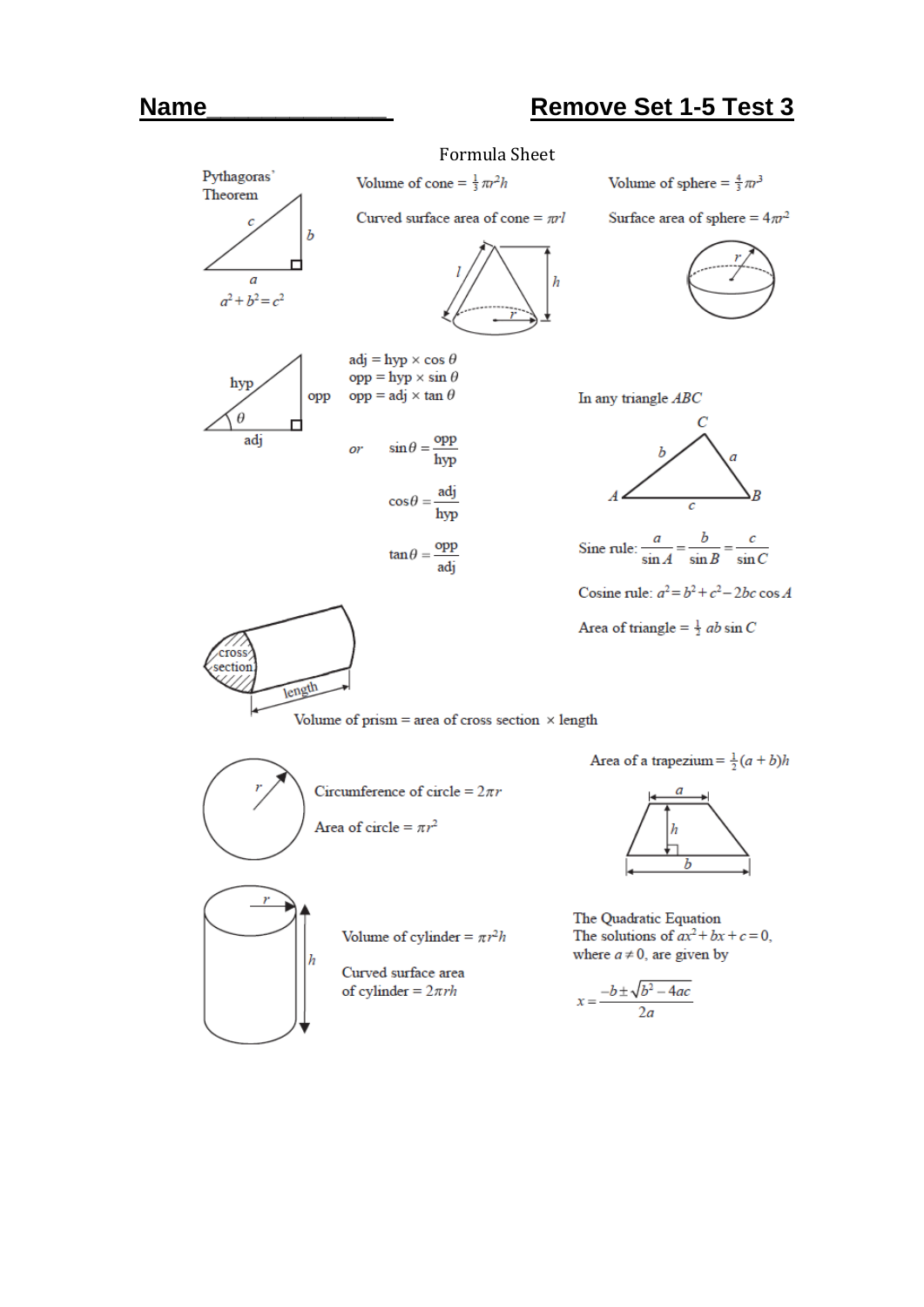1. A circle has radius 4cm. What is its area?

…………..[2]

2. A circle has radius 8cm. What is its circumference? Give your answer correct to three significant figures.

…………..[2]

3. A circle has area 100 *cm* 2 . What is its radius?

…………..[2]

4. The area of a circle is equal to that of a rectangle, with length 12cm and width 7cm. What is its radius?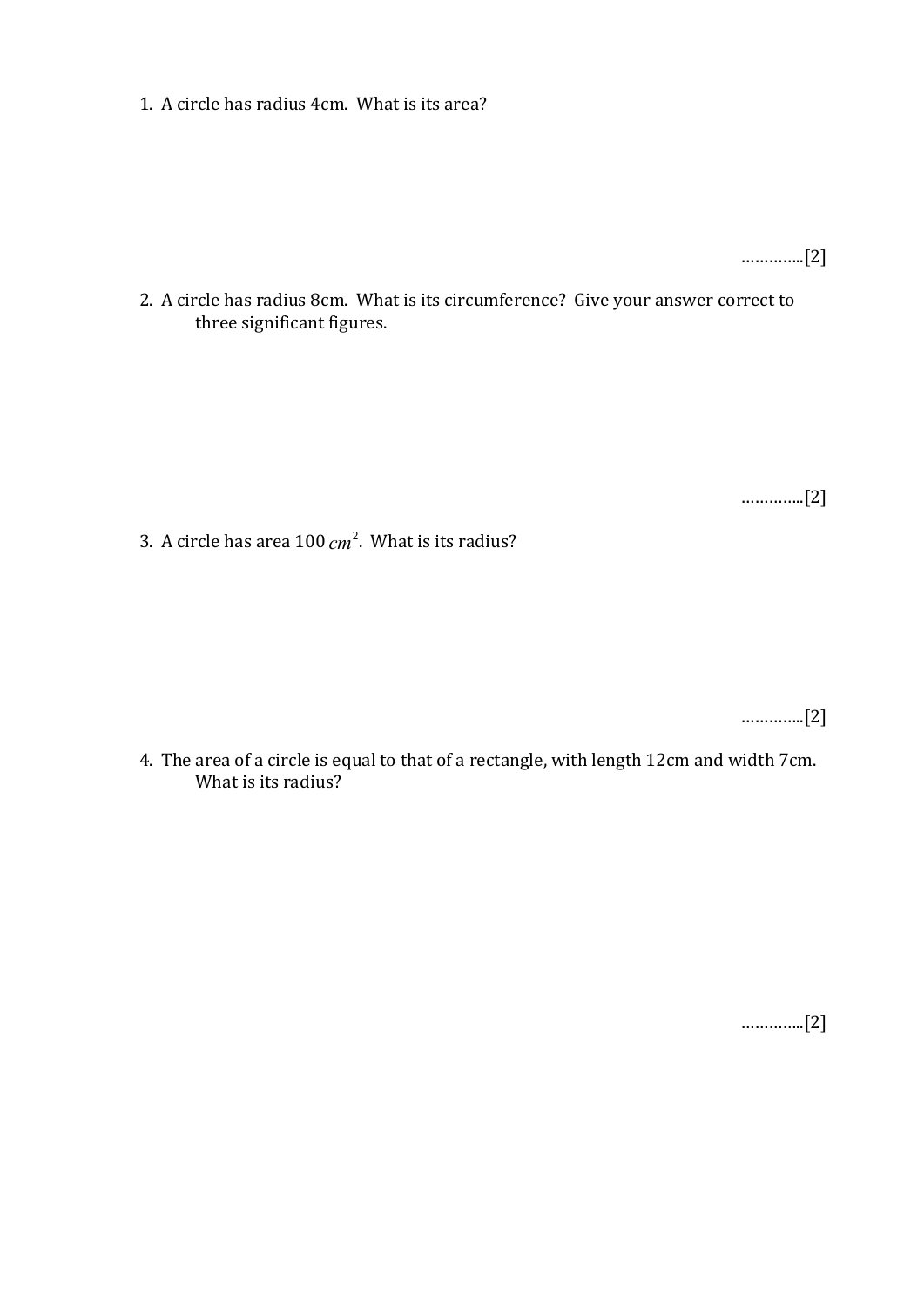5. Find the angle x in the following right angled triangle



…………..[2]

6. Find the length of the side marked x in the following right angled triangle.



…………..[2]

7. Find the length of the side marked x in the following right angled triangle.

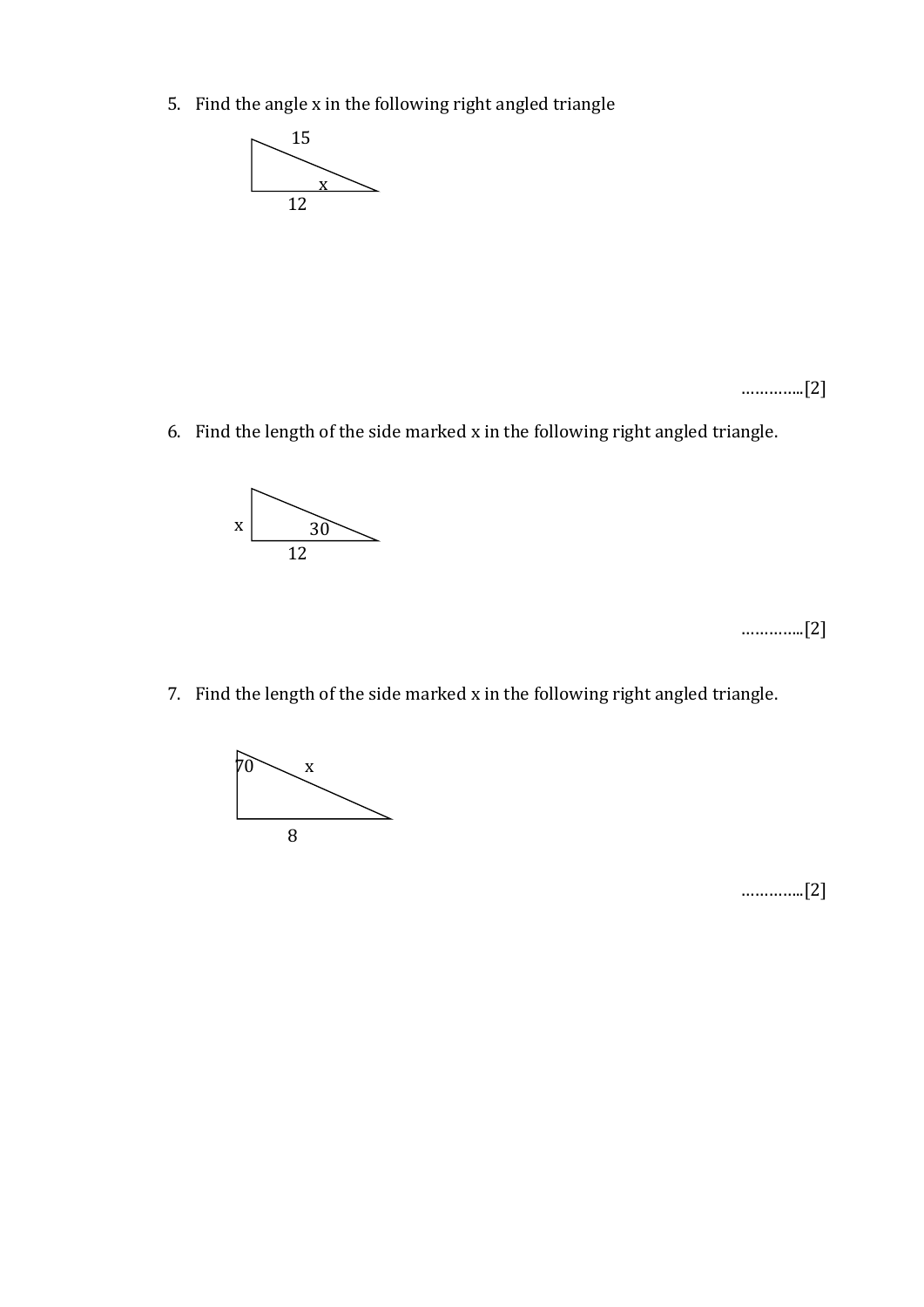8. A piece of paper has width 18cm and diagonal length 30cm, as shown. Use Pythagoras' Theorem to find the length BC.



…………..[2]

9. Find the value of x in the following right angled triangle.



…………..[3]

10. Find the distance between the two points (2,3) and (8,11).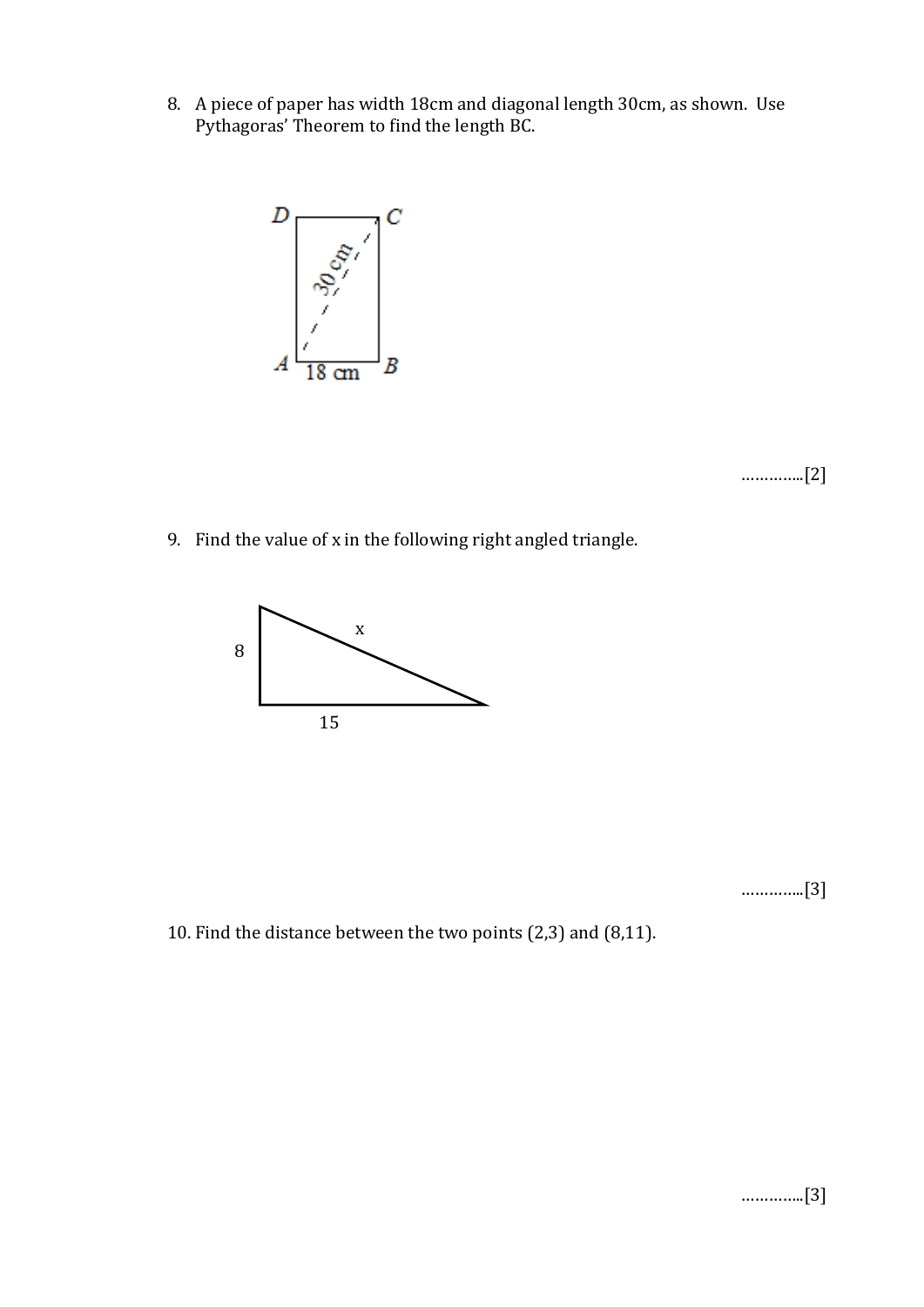11. For the diagram below, find the length of the minor arc, AB and also the area of the shaded sector. Give your answers to 1 decimal place.



Arc Length…………..[2]

Sector Area…………..[2]

12.

For the diagram below, find the radius of the circle, given that the area of the minor sector is 26 cm<sup>2</sup> and that the angle subtended is 70**°**

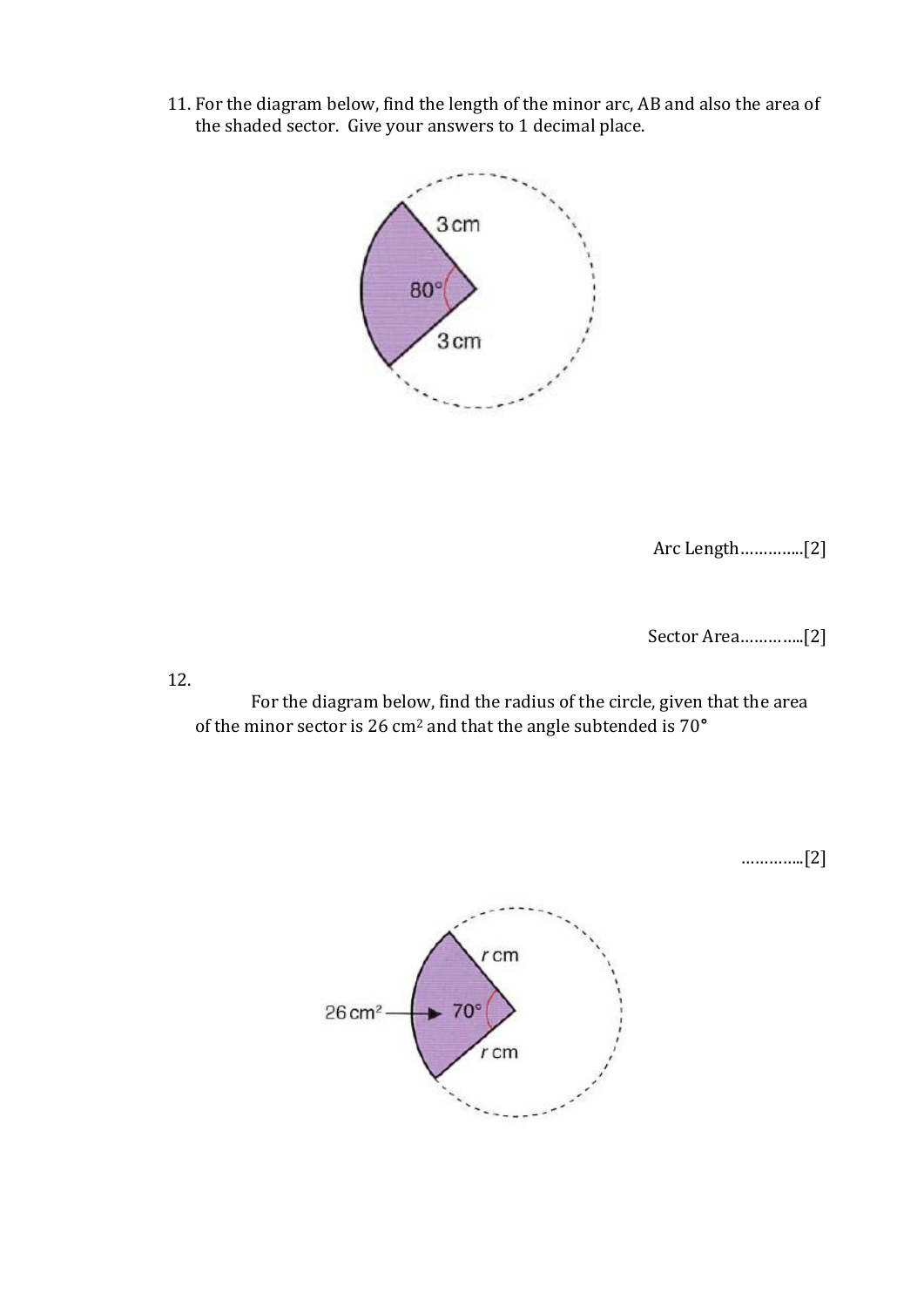- 13. A ship leaves harbour and travels 10km on a bearing of 330°. It then turns onto a bearing of  $060^\circ$  and travels a further 12km.
- a) Draw a diagram illustrating this information.

b) Find, by calculation, the distance between the ship and the harbour (no marks will be awarded for measuring from your drawing).

…………..[2]

c) Find, by calculation, the bearing upon which the ship should travel in order to return directly to harbour (no marks will be awarded for measuring from your drawing).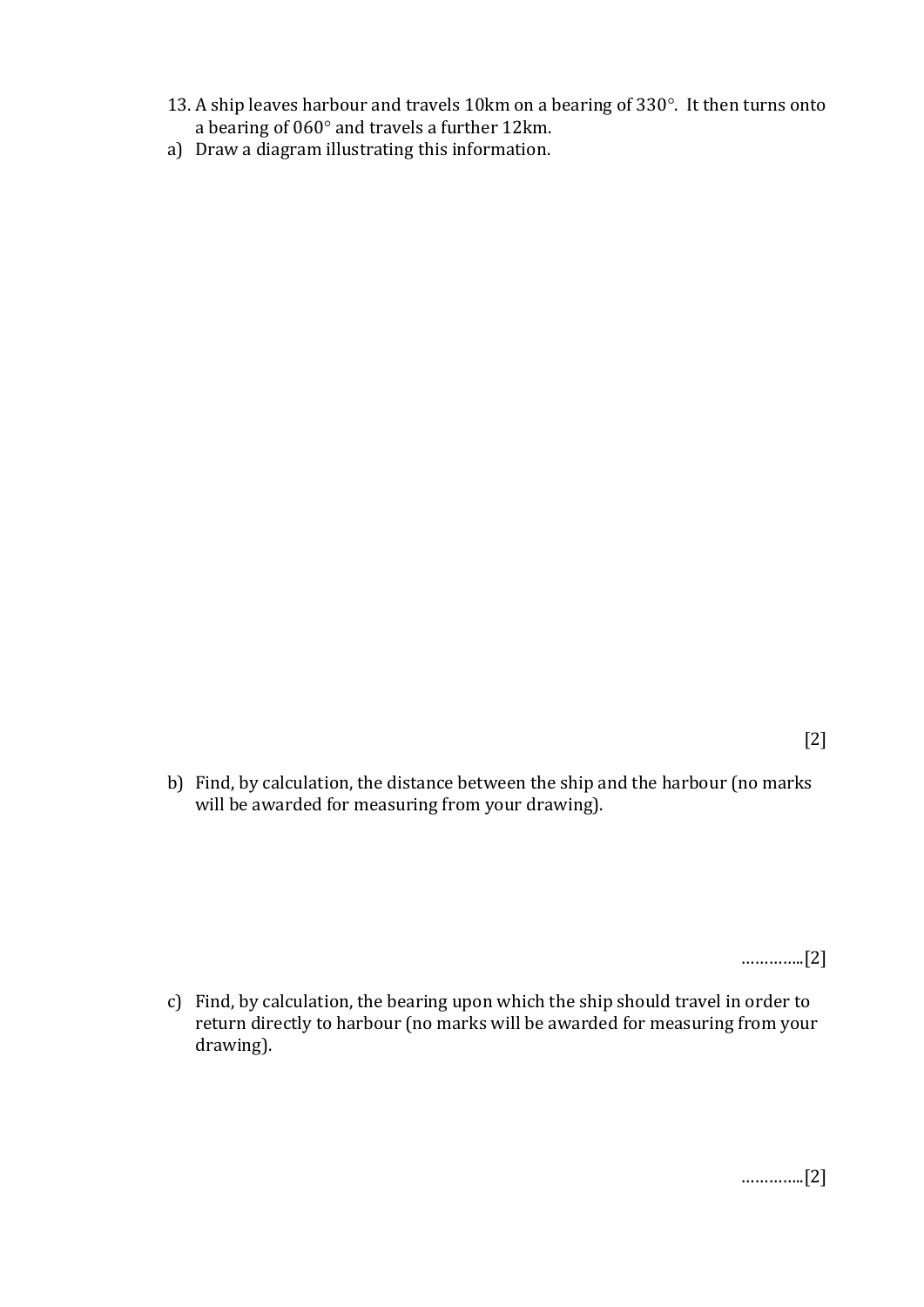14. In the diagram below, AB is parallel to CD. Use similar triangles to find the length of CD.



a) CD

…………..[3]

15. Work out the volume of the prism shown below.



…………..[3]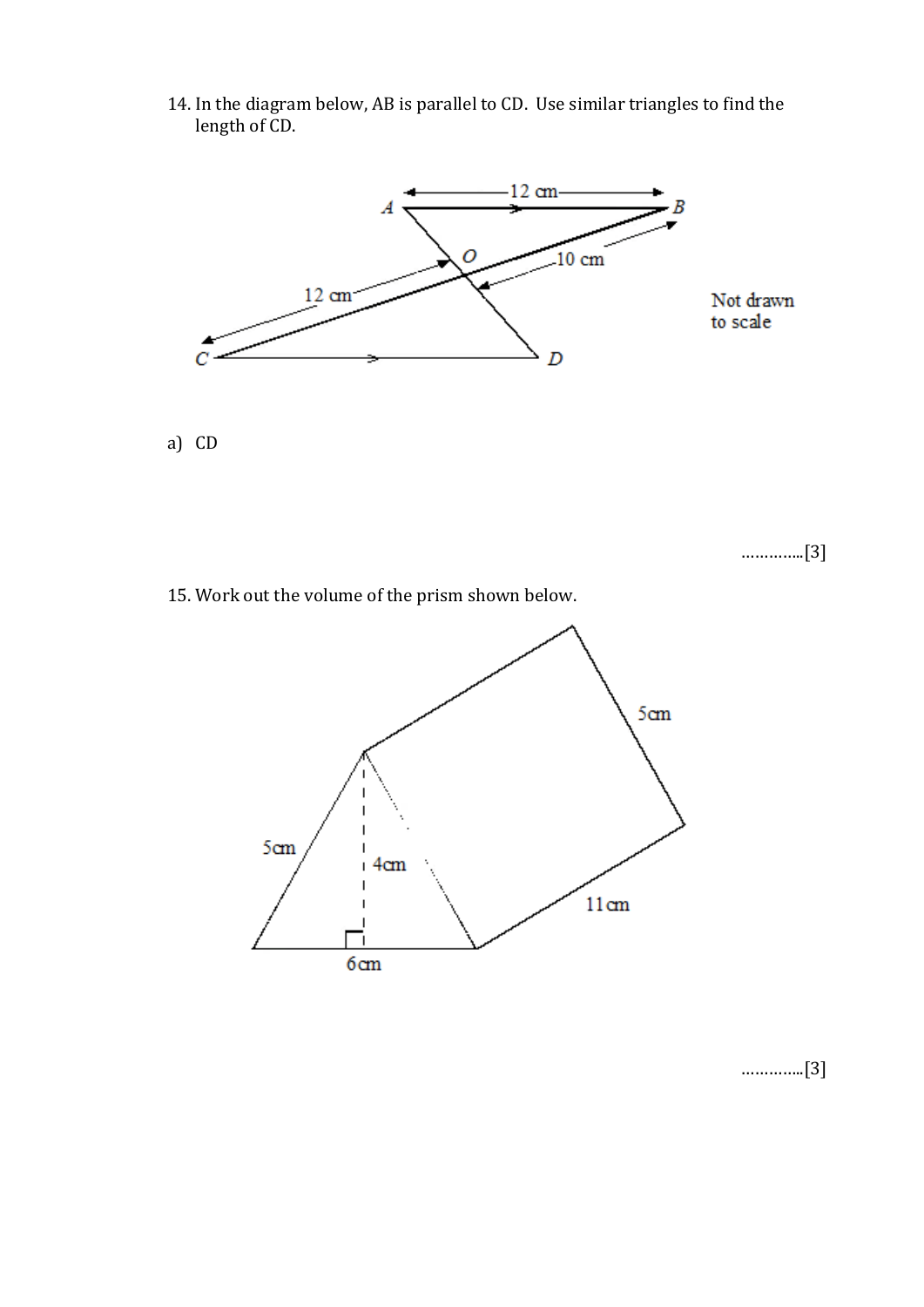16. Calculate the volume of the prism shown below.



………..………..[4]